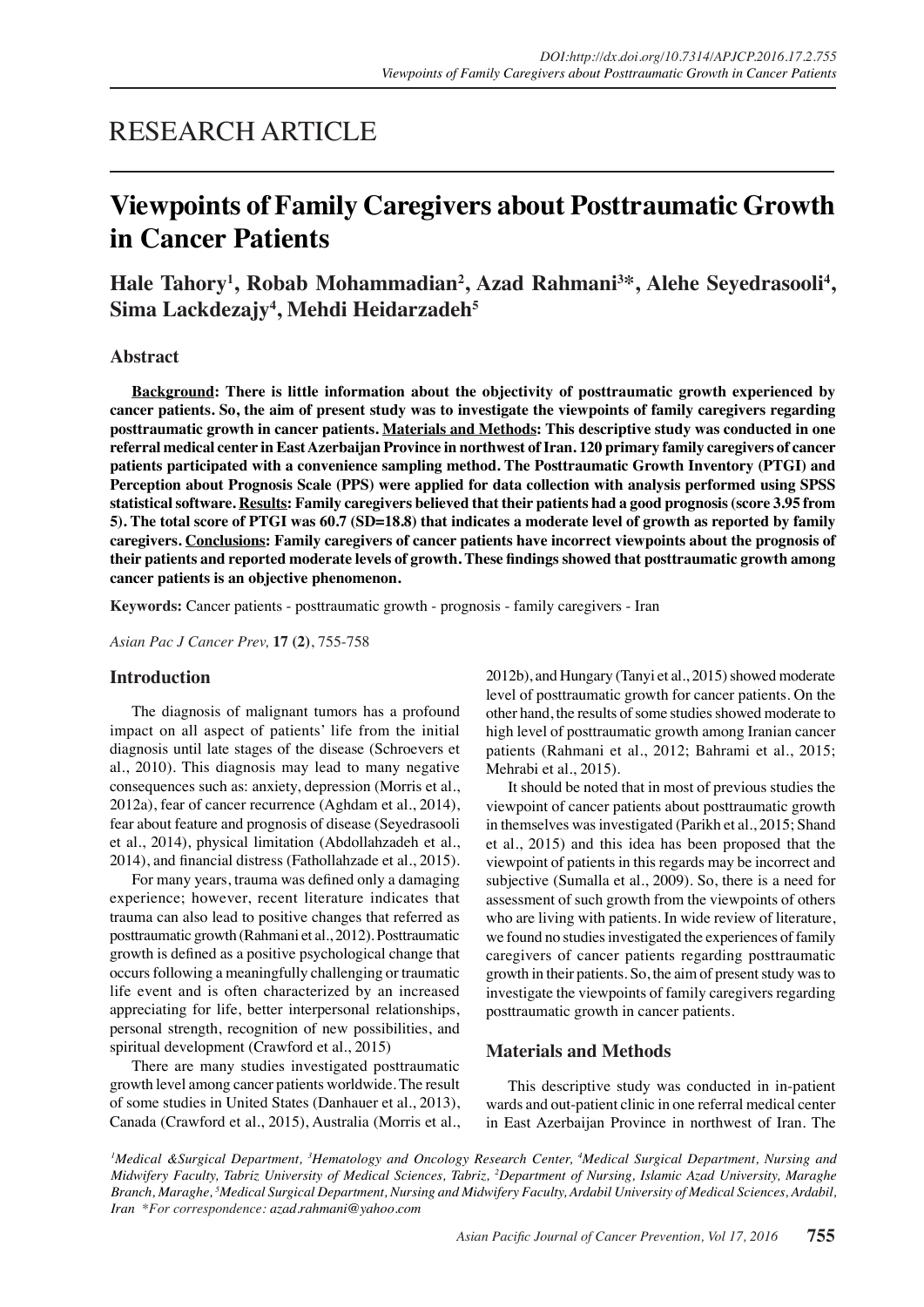#### *Hale Tahory et al*

participation of present study was the family caregivers of cancer patients with the following inclusion criteria: having at least 18 years old; having final diagnosis of cancer in one of main family members; being the primary caregiver of patient; at least six month passed since awareness of cancer patients and family caregivers regarding exact diagnosis; and mentally and physically able to participate in the study. The sample size of 115 primary caregivers was calculated after conduction a pilot study on 15 potential participants. In this regards, 130 participants was invited to the study and finally the data of 120 ones included in the study with convenience sampling method (participation rate=92%).

The instrument used in present study consisted of three parts. The first part was a demographic checklist that investigated some information about family caregivers and their patients. The second part was a Posttraumatic Growth Inventory (PTGI), a 21-item questionnaire invited to examine positive growth reported by individuals who have experienced stressful events. The PTGI consists of five subscales including: relating to others (7 items), new possibilities (5 items), personal strength (4 items), appreciation of life (3 items) and spiritual changes (2 items). The items of PTGI was based 6-point Likert scale ranging from 0 (I did not experience this change as a result of cancer) to 5 (I strongly experienced this change as a result of cancer). The total score of PTGI is ranged between 0-105 (Tedeschi and Calhoun, 1996). Higher score indicates higher levels of positive growth. This instrument was used in previous Iranian studies (Seidmahmoodi et al., 2011; Rahmani et al., 2012). The third part was a Perception about Prognosis Scale (PPS) that designed based on previous studies (Seyedrasooli et al., 2014; Seyedrasooly et al., 2014). This scale consist of three items regarding based on 5-itesm Likert scale from very bad to very good that receive 1 to 5 score respectively. The total score was from 3 to 15 and higher score indicates more positive perception about the prognosis of the disease.

For using in present study, a Persian version of PTGI was developed from the original English version by translation and back-translation procedures. Then the parallel form of the questionnaire was designed for the primary family caregivers of cancer patients. In this instrument the caregivers were asked about their observation about posttraumatic growth in their cancer patients. Then the validity of the final questionnaires was determined by content validity by 10 academic staff from Tabriz University of Medical Sciences. Afterthought, the questionnaire was pilot-tested in a sample of 15 potential participants and sowed a high levels of internal consistency (Cronbach alpha>0.93).

Before data collection, the study proposal was approved by Regional Ethics Committee at Tabriz University of Medical Sciences. Then, one of researchers was referred to study setting and invited potential participants to the study after receiving signed informed consent. Then, willing participants were asked to fill out questionnaire by private interview with one of refreshers. Data collection lasted from February to June in 2015.

Data analysis was performed using SPSS statistical software (version 13. SPSS, Inc., Chicago, IL). Descriptive statistic was used to describe some characteristics of primary caregivers and their patients, the perception about prognosis and PTGI scores.

### **Results**

Some characteristics of family caregivers and their patients are reported in Table 1. As shown, most of caregivers were female, married, educated at diploma level, and be a child of patients. In addition, most of patients were male, educated at diploma level and diagnosed with hematologic cancers. Also, the mean age

**Table 1. Demographic Characteristics of Participants**

| Variable                          | Frequency | Percent |
|-----------------------------------|-----------|---------|
| Sex of caregiver                  |           |         |
| Male                              | 58        | 48.3    |
| Female                            | 62        | 51.7    |
| Education of caregiver            |           |         |
| Illiterate                        | 9         | 7.5     |
| Primary                           | 35        | 29.2    |
| Diploma                           | 48        | 40      |
| University                        | 27        | 22.5    |
| Marital status                    |           |         |
| Married                           | 104       | 86.7    |
| Single                            | 16        | 13.3    |
| Type of relationship with patient |           |         |
| Child of patient                  | 38        | 31.7    |
| Spouse of patient                 | 33        | 27.5    |
| Parent of patient                 | 15        | 12.5    |
| Brother or sister of patient      | 34        | 28.3    |
| Sex of patient                    |           |         |
| Male                              | 61        | 50.8    |
| Female                            | 59        | 49.2    |
| Illiterate                        | 21        | 17.5    |
| Education of patient              |           |         |
| Primary                           | 48        | 40      |
| Diploma                           | 32        | 26.7    |
| University                        | 19        | 15.8    |
| <b>Breast</b>                     | 15        | 12.5    |
| Type of cancer                    |           |         |
| Gastro-intestinal                 | 35        | 29.2    |
| Hematologic                       | 44        | 36.7    |
| Other                             | 26        | 21.7    |

| Table 2. Participants Response to items of Perception about Prognosis Scale |  |  |  |  |  |  |  |
|-----------------------------------------------------------------------------|--|--|--|--|--|--|--|
|-----------------------------------------------------------------------------|--|--|--|--|--|--|--|

| Items                        | Verv bad<br>$N(\%)$ | Bad<br>$N(\%)$ | Medium<br>$N(\%)$ | Good<br>$N(\%)$ | Very good<br>$N(\%)$ | Mean $(SD)$ |
|------------------------------|---------------------|----------------|-------------------|-----------------|----------------------|-------------|
| Drug impact on the treatment | 4(3.3)              | 4(3.3)         | 28(23.3)          | 53 (44.2)       | 31(25.8)             | 3.85(0.94)  |
| Having a normal lifetime     | 4(3.3)              | 6(5)           | 21(17.5)          | 44 (36.7)       | 45 (37.5)            | 4(1.02)     |
| Illness being curable        | 5(4.2)              | 6(5)           | 18 (15)           | 43(35.8)        | 48 (40)              | 4.03(1.06)  |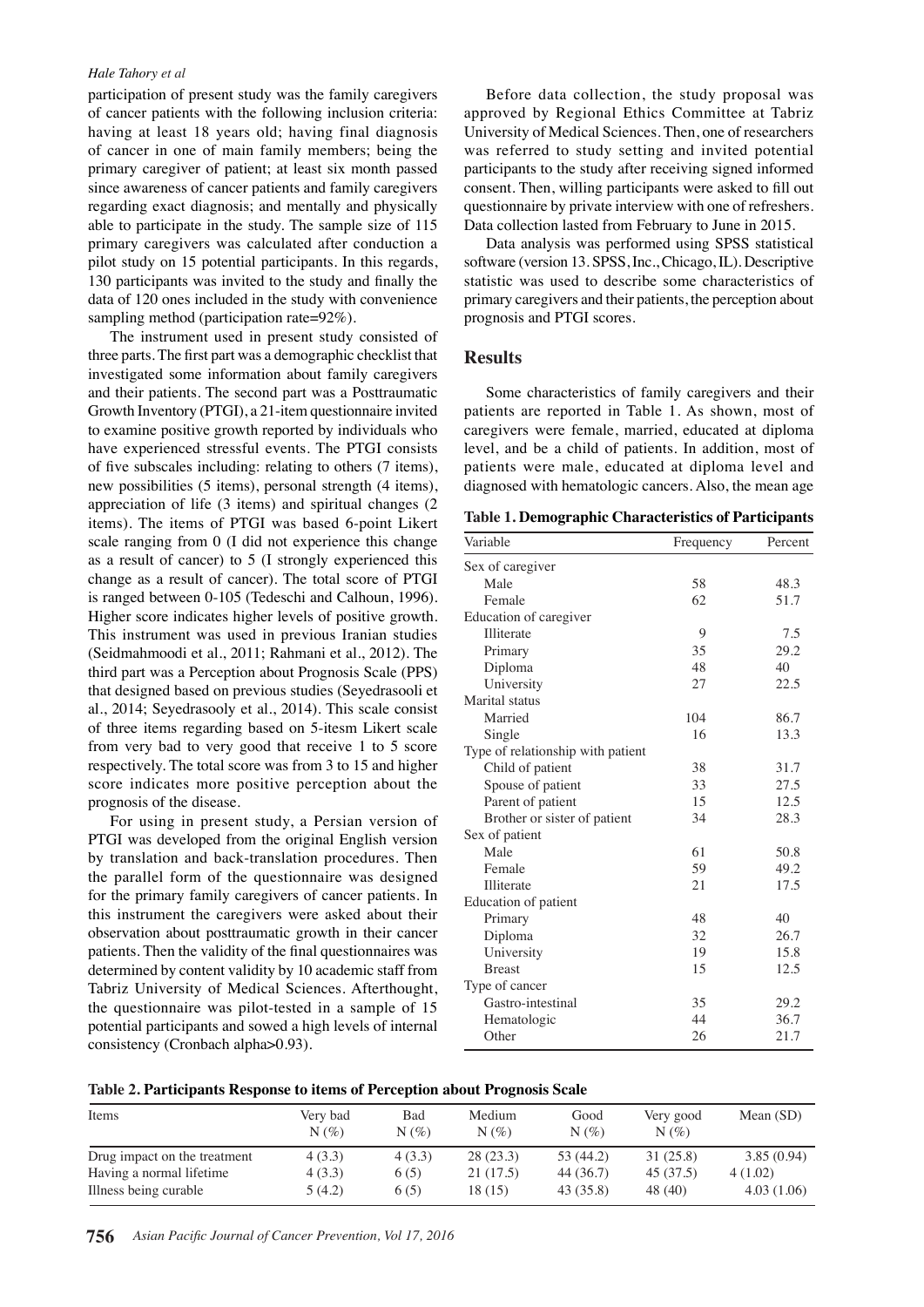| Items                                                              | Mean | <b>SD</b> |
|--------------------------------------------------------------------|------|-----------|
| my priorities about what is important in life                      | 2.2  | 1.73      |
| an appreciation for the value of my own life                       | 3.59 | 1.52      |
| I developed new interests                                          | 1.68 | 1.67      |
| a feeling of self-reliance                                         | 2.53 | 1.78      |
| a better understanding of spiritual matters                        | 3.38 | 1.55      |
| knowing that I can count on people in times of trouble             | 3.47 | 1.58      |
| I established a new path for my life                               | 1.83 | 1.63      |
| a sense of closeness with others                                   | 2.32 | 1.77      |
| a willingness to express my emotions                               | 2.81 | 1.72      |
| knowing I can handle difficulties                                  | 2.08 | 1.64      |
| I'm able to do better things with my life                          | 2.44 | 1.64      |
| being able to accept the way things work out                       | 2.8  | 1.79      |
| appreciating each day                                              | 3.64 | 1.57      |
| new opportunities are available which wouldn't have been otherwise | 1.9  | 1.57      |
| having compassion for others                                       | 3.48 | 1.61      |
| putting effort into my relationships                               | 3.31 | 1.54      |
| I'm more likely to try to change things which need changing        | 2.91 | 1.66      |
| I have a stronger religious faith                                  | 3.55 | 1.73      |
| I discovered that I am stronger than I thought I was               | 3.18 | 1.66      |
| I learned a great deal about how wonderful people are              | 3.25 | 1.69      |
| I accept needing others                                            | 4.38 | 1.05      |

of caregivers and patients were 39.71 and 46.01 years respectively. In addition, the mean of time passed since diagnosis was 31.45 month.

The responses of participants to all items of Perception about Prognosis Scale (PPS) are reported in Table 2. As evident in this Table, the mean score of participants in all three items were more than 3.85 (from 5) that indicated good viewpoint about prognosis. The mean score of partcipants in PPS was 3.95 (SD=0.86).

The responses of family caregivers to all items of Posttraumatic Growth Inventory are reported in Table 3. The total score of PTGI was 60.72 (SD=18.75) that indicates moderate level of growth as reported by family caregivers.

## **Discussion**

The aim of present study was to investigate the viewpoints of family caregivers regarding posttraumatic growth in cancer patients. Based on our knowledge, this is the first article investigated the viewpoint of family caregivers of cancer patients regarding posttraumatic growth in cancer patients.

One finding of present study is that family members of cancer patients consider good prognosis for their patients (mean score of 4 from 5). There are some Iranian studies that reported Iranian cancer patients believed that the prognosis of their disease is good (Seyedrasooli et al., 2014; Seyedrasooly et al., 2014). But, this study is the first that reported such finding among family members of cancer patients. This issue is not specific to Iranian cancer patients and results of some studies in Western countries (Sanatani et al., 2008; Eliott and Olver, 2009) and non-western countries (Banning and Gumley, 2012) have shown that a major percentage of cancer patients in these countries do not have the right information of their prognosis.

The result of present study showed that family

caregivers of cancer patients reported moderate level of posttraumatic growth in their patients (mean of 61 in PTGI). There are some studies that investigated the levels of posttraumatic growth among family members of cancer patients. These studies showed that family members of cancer patients experienced some levels of posttraumatic growth (Kazak et al., 2004; Kim et al., 2013; Han et al., 2015). But, we found no studies investigated the posttraumatic growth among cancer patients as reported by their family caregivers. Although, in some studies the posttraumatic level of Iranian cancer patients is reported. As an example, the result of a study by Rahmani et al, (2012) showed that Iranian cancer patients reported high levels of posttraumatic growth and their score on PTGI was 76 (Rahmani et al., 2012). Similarly, the results of another study by Heidarzade et al. (2014) showed high level of posttraumatic growth among Iranian cancer pates as evident by score of 68 in PTGI (Heidarzadeh et al., 2014). So, we may conclude that the posttraumatic growth level as reported by Iranian cancer patients is more that this level as reported by family members of cancer patients.

The results of present study have some clinical implication. First, the results showed that family caregivers of cancer patients have incorrect viewpoint about the prognosis of their patients. This finding is unexpected because we know that most of Iranian oncologists, or physicians with other specialties, disclose cancer diagnosis and prognosis to family members of cancer patients. So, understanding the causes of the occurrence of this phenomenon requires further studies. Second, although family members reported less posttraumatic growth in cancer patients as compared with patients, but they reported moderate levels of growth in their patients. This finding confirms that posttraumatic growth reported by cancer patients is an objective phenomenon. So, health care personnel may use this strength as a positive asset of patients in establishing and delivery of health care they provided for patients.